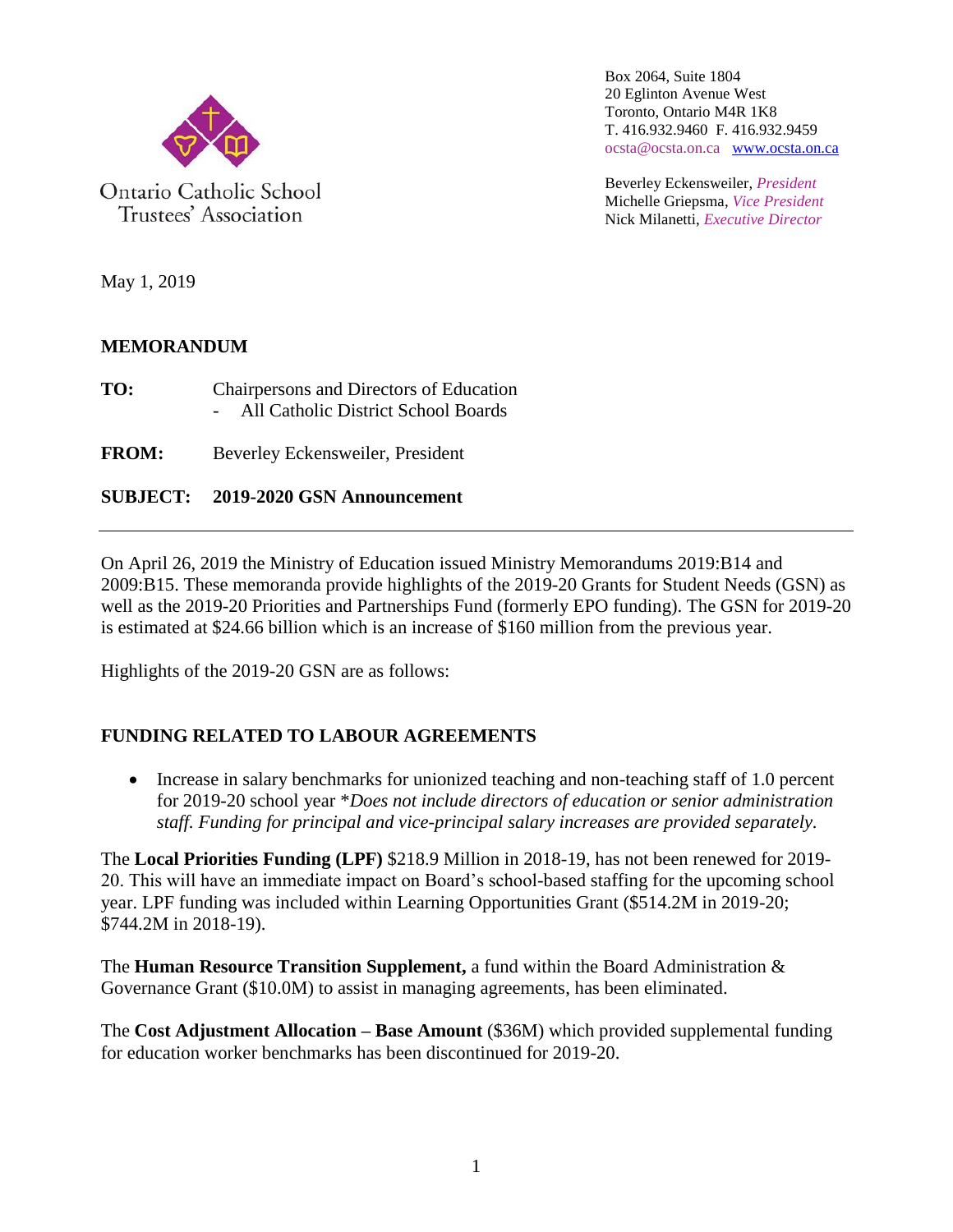

Beverley Eckensweiler, *President* Michelle Griepsma, *Vice President* Nick Milanetti, *Executive Director*

# **CLASS SIZE AND ATTRITION PROTECTION**: \$214.0M

#### **Junior & Senior Kindergarten**

- No changes proposed in funded average class size (25.57).
- Commencing in 2019-20 Funded Early Childhood Educators (ECE) classroom staffing reduced from 1.14 FTE to 1.0 FTE. Ministry to provide new per pupil amount (\$87.32) to support ECE supply costs.
- Note: this change in not grant neutral, the funding impact on boards is significant. Based on 2018-19 pupil foundation grant benchmarks the net ECE funding loss is estimated at \$129.18 per Jk/Sk pupil.

#### **Grades 4-8**

- Commencing 2019-20, Board -wide average adjusted to 24.5.
- Funded average changed from 23.84 to 24.5.
- This change will negatively impact both funding and staffing levels.

# **Secondary Class Size**

- Commencing 2019-20, Board-wide average adjusted to 28.0.
- Funded average changed from 22.0 to 28.0.
- This change will negatively impact both funding and staffing levels.

# **SECONDARY PROGRAMME AMOUNT**

The Secondary programming amount of 1.02 FTE per 1,000 ADE is discontinued for 2019-20. (\$52.0M).

# **SUPPORTED SCHOOLS ALLOCATION**

Benchmarks to be adjusted to reflect changes in class size. This will have negative grant implications.

# **SCHOOL FACILITY OPERATIONS AND RENEWAL GRANT**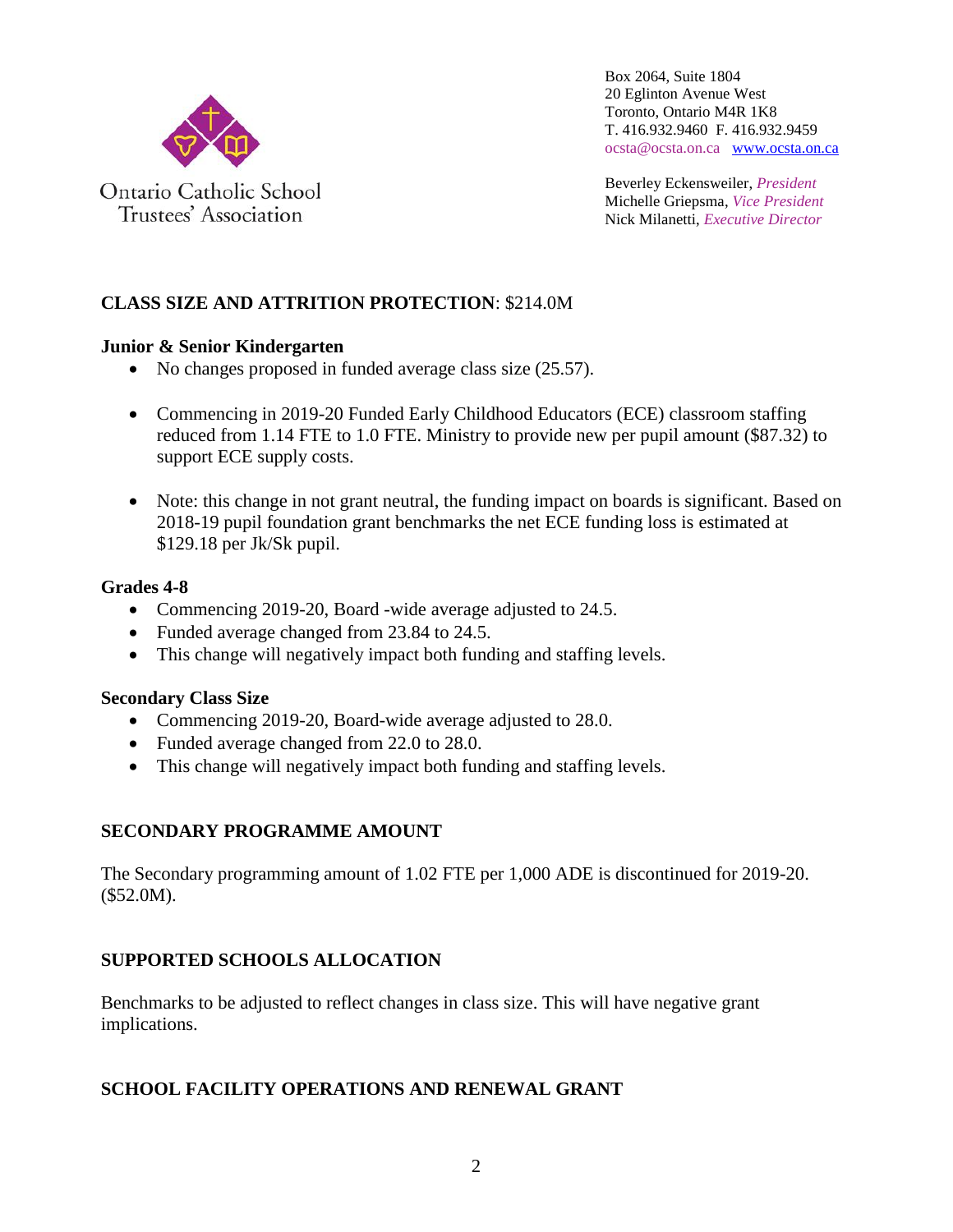

Beverley Eckensweiler, *President* Michelle Griepsma, *Vice President* Nick Milanetti, *Executive Director*

To align with the proposed changes to secondary class size, the Supplementary Area Factor for school facility operations will be adjusted. This change will be phased in over five years.

# **ATTRITION PROTECTION**

New Attrition Protection Allocation (included in Cost Adjustment and Qualifications & Experience Grant). Four year attrition protection to top up boards where the change in funded classroom teachers exceed the actual attrition and other voluntary leaves.

# **SPECIAL EDUCATION**

\$15.2M for Behaviour Expertise Amount allocation targeted to hire additional professional staff at the board level with expertise in Applied Behaviour Analysis (ABA) and to enhance training opportunities to build capacity in ABA.

- ABA Expertise Professional Amount increased to \$24.4M
- ABA Training Amount increased to \$6.0M

# **CAPITAL FUNDING**

In 2019-20, \$1.0 billion will be allocated to school boards through the **School Condition Improvement (SCI)** program to address the significant backlog in school renewal needs.

**School Renewal Allocation (SRA)** of an additional \$40.0 million for improvements to schools for flooring, walls, ceilings, playing fields etc. 40% of the funds are allocated towards operating/maintenance.

#### **School Foundation Grant Multi-Building Adjustment**

Commencing in 2018-19 School Foundation Grant funding based on campus definition of a school. A Campus is defined as a property or properties owned, leased, or rented by a board that are linked by a contiguous property line. This is the  $3<sup>rd</sup>$  year of the four-year phase-in impact of this change on GSN funding.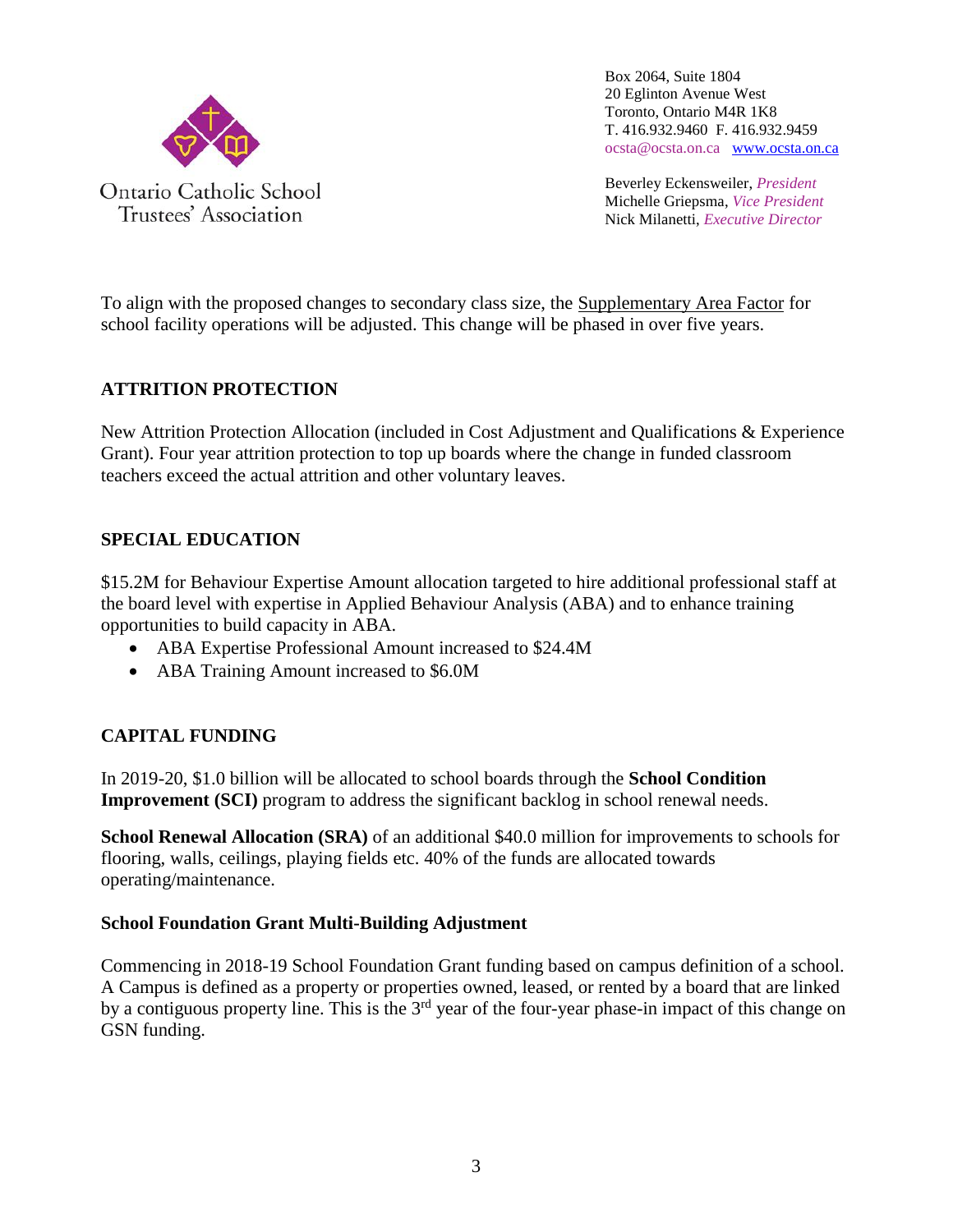

Beverley Eckensweiler, *President* Michelle Griepsma, *Vice President* Nick Milanetti, *Executive Director*

### **COST PRESSURE FUNDING**

\$52 million to support boards with increases to electricity, transportation, and non-staff operations costs:

- The Student Transportation Grant will be increased by 4 percent.
- 2 percent cost benchmark update to the non-staff portion of the School Operations Allocation benchmark to assist boards in managing the increases in commodity prices (natural gas, facility insurance, electricity\* and other costs.

#### **RURAL & NORTHERN EDUCATION FUNDING**

School boards continue to be required to spend RNEF funding using the List of Schools Eligible for Rural & Northern Education Allocation. School Boards may modify the list by passing a Board motion.

#### **TRANSPORTATION**

Stabilization funding will be provided to boards for 2019-20, based on board's 2018-19 transportation deficits. Consistent with the Auditor Generals' recommendations, the Ministry is undertaking a review of the transportation funding formula. For 2019-20 transportation funding of \$1.05B and increase of \$92M over 2018-19.

# **INTERNATIONAL STUDENT RECOVERY AMOUNT (ISRA)**

New for 2019-20, a school board's total GSN operating grant shall be reduced by an amount equal to a flat fee of \$1,300 multiplied by the international student enrolment, prorated for less than fulltime students.

# **MODERNIZATION OF SCHOOL BOARDS AND SCHOOL AUTHORITES**

As previously noted in the 2019-20 Provincial Budget, the government will establish a Minister's task force to review how boards can conduct their operations in an efficient manner to ensure longterm sustainability.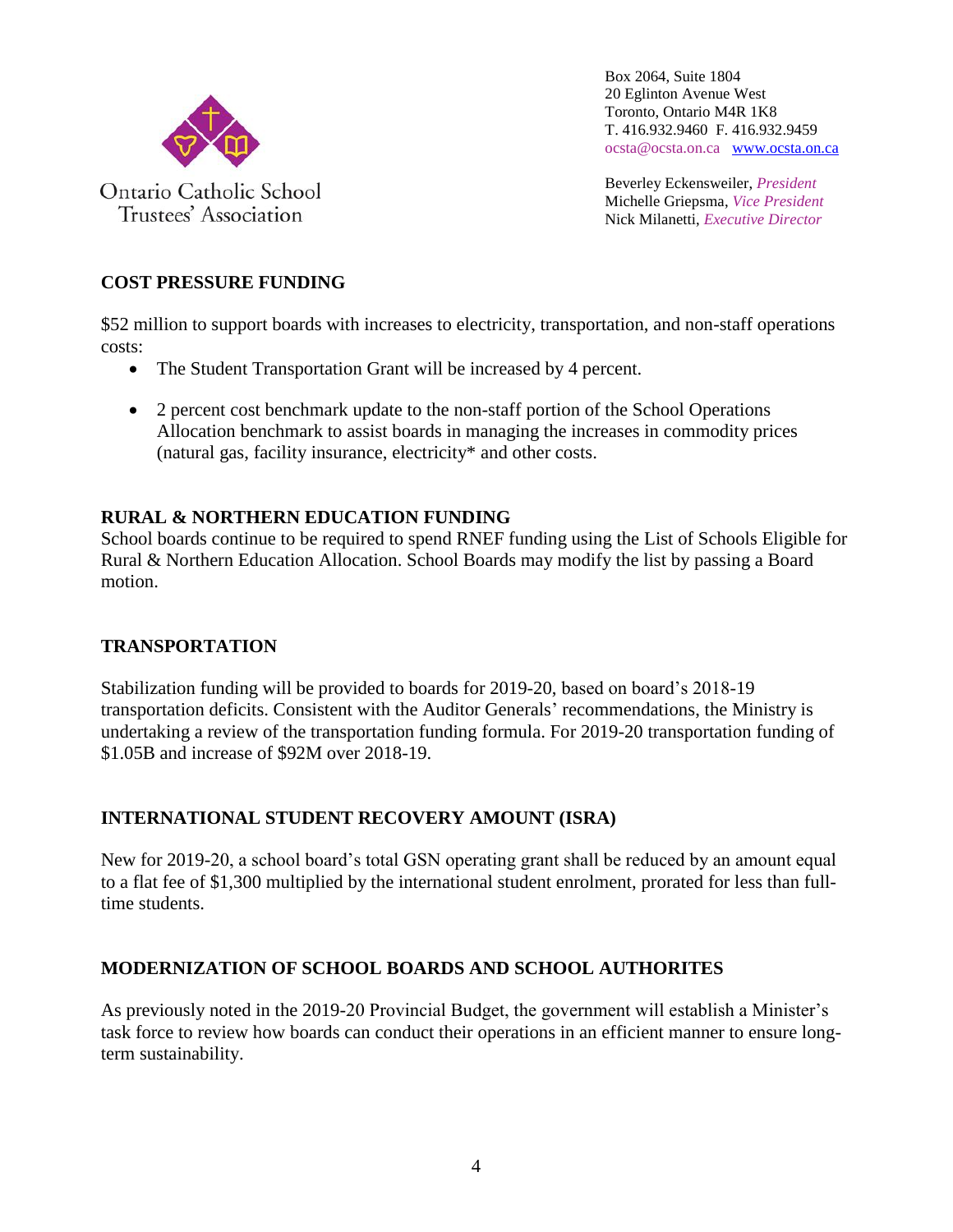

Beverley Eckensweiler, *President* Michelle Griepsma, *Vice President* Nick Milanetti, *Executive Director*

# **2019-20 PRIORITIES & PARTNERSHIPS FUND**

Ministry *Memo 2019:B15* details the PPF funding initiative for 2019-20 (\$330M). To facilitate school boards' budget planning for the 2019-20 school year, the Ministry confirms that \$185 million will be allocated to school boards and school authorities to support Ministry priorities.

Of note, \$24M funding is being provided to support the Broadband Modernization Program to enhance access to internet services across all regions in Ontario.

Board by board estimates, and other information regarding funding for 2019-20 is available on the Ministry of Education website. [http://www.edu.gov.on.ca/eng/policyfunding/funding.html.](http://www.edu.gov.on.ca/eng/policyfunding/funding.html) The 2019-20 Technical Paper will be available in the coming weeks.

# **OCSTA FUNDING RECOMMENDATIONS AND CONCERNS**

#### *Student Transportation Funding*:

OCSTA welcomes the renewed engagement on reviewing the Student Transportation Grant formula and the \$92 million increase in funding. However, OCSTA would advocate that the ministry needs to restructure the funding model to reflect the actual costs and needs of boards and restructure the procurement process to restore board autonomy and flexibility.

*Special Education Funding*:

OCSTA welcomes the increase in Applied Behaviour Analysis funding and to enhance training opportunities and capacity building for boards in this therapy for students with Autism Spectrum Disorder (ASD). However, OCSTA is still concerned about the increased number of students coming into the system and the overall capacity of boards to provide adequate supports to those students with ASD.

# **NEXT STEPS**

OCSTA will continue to review the GSN and PPF announcements and provide information as required. In addition, we will do further analysis, pending the release of the Technical Paper and board by board GSN funding projections as well as board by board PPF by the ministry. This will enable us to provide year over year impacts to boards and compare our board allocations to other publicly funded systems.